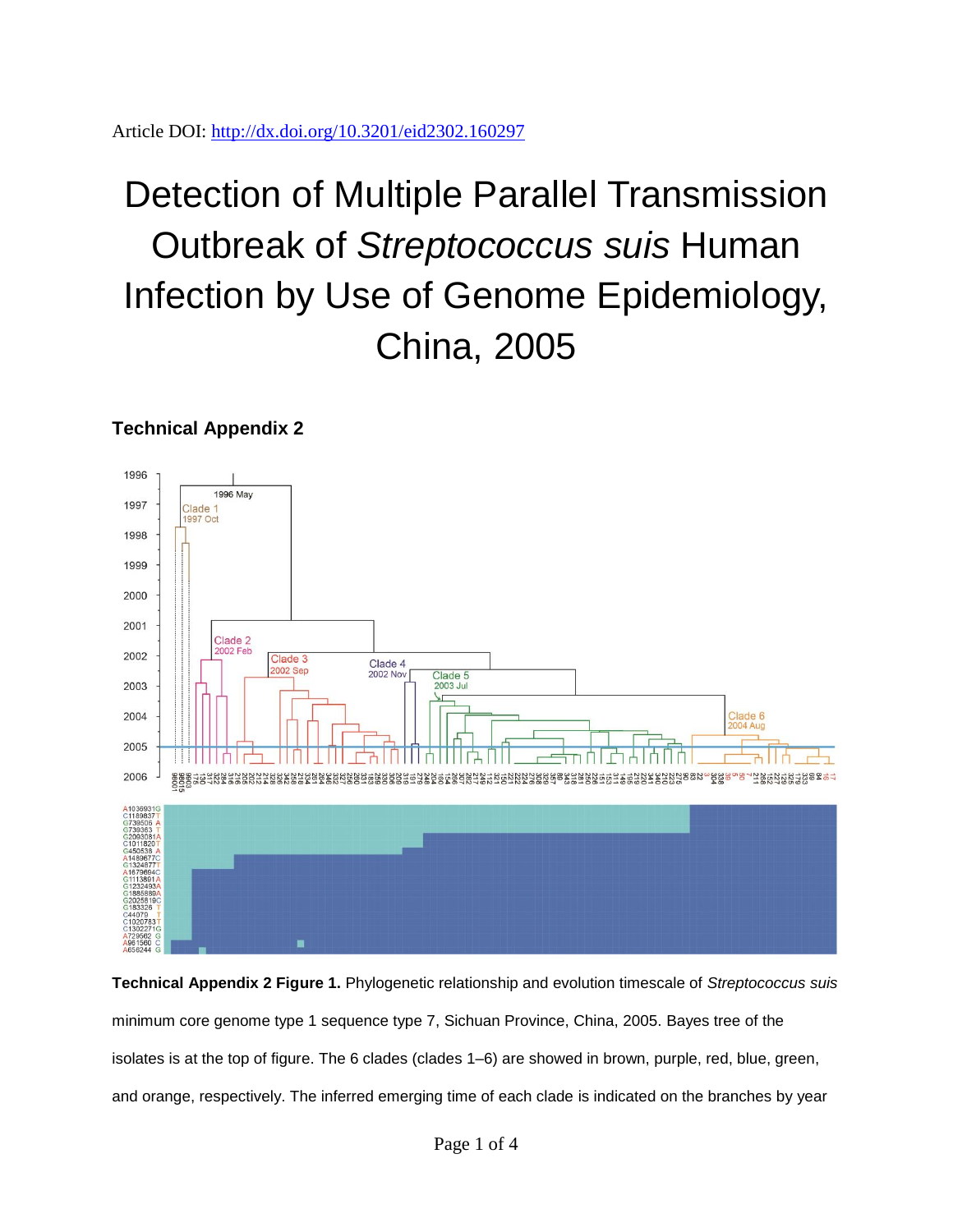and month. The distribution of 21 clade definition single nucleotide polymorphisms are shown in the heat map at the bottom of the figure. The mutated nucleotides and sites are shown at left, which is displayed with the blocks in deep blue. The names of isolates from diseased pigs are in red.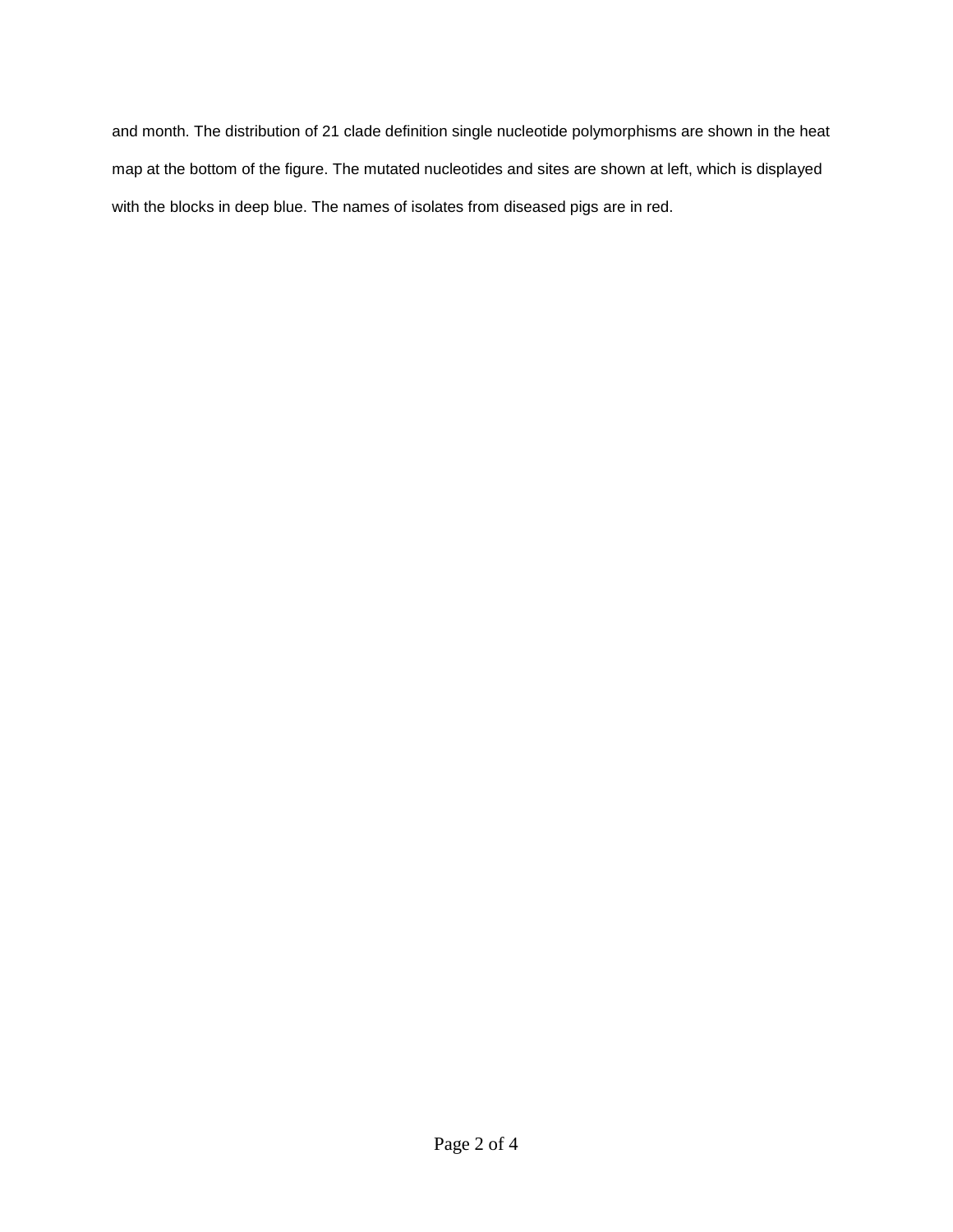

**Technical Appendix 2 Figure 2.** Percentage distribution of cases of human infection with *Streptococcus suis* minimum core genome type 1 sequence type 7 by distance to the nearest piglet breeding company (A) and highway (B), Sichuan Province, China, 2005. The x axes is the geographic distance of the